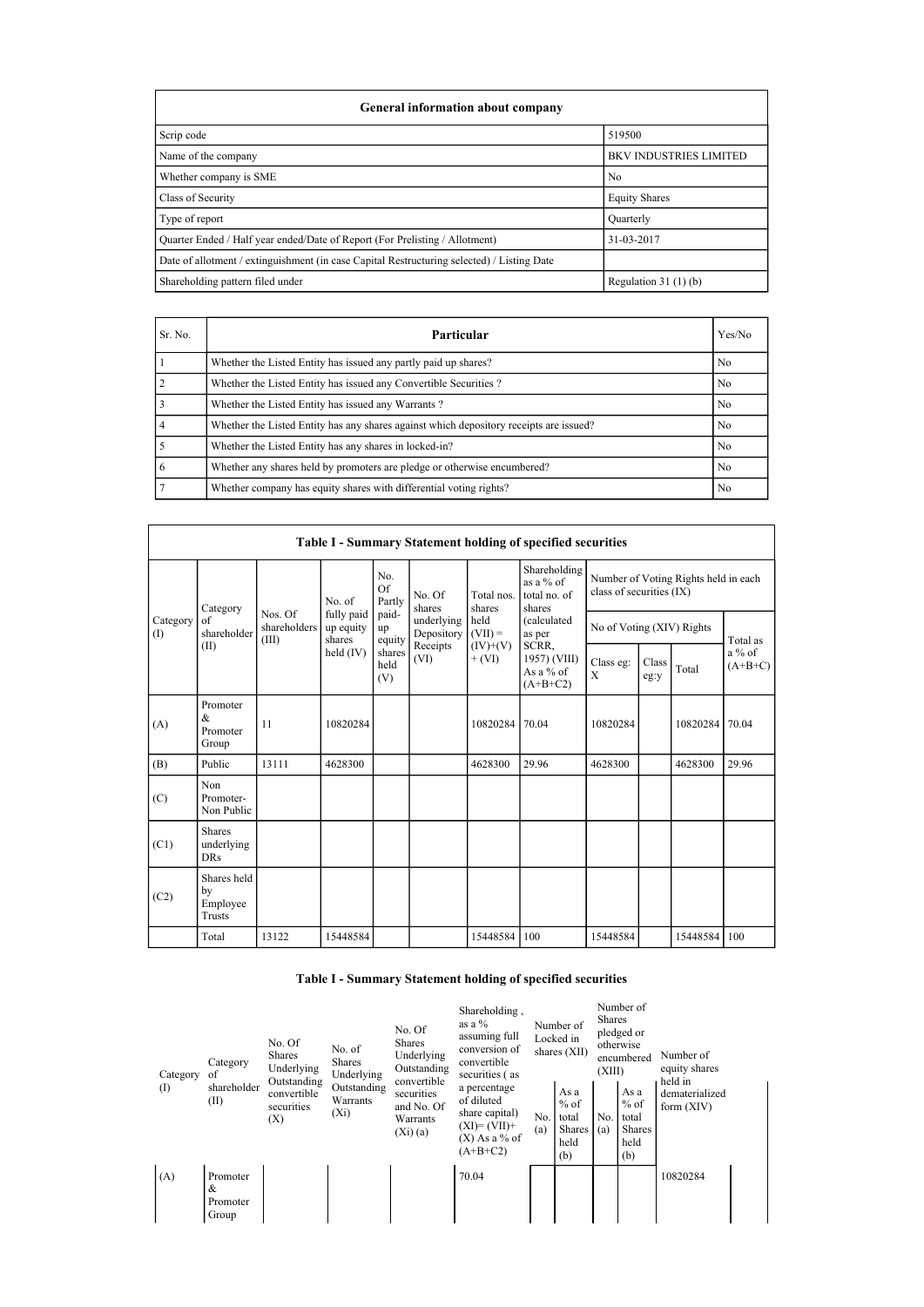| (B)  | Public                                  |  | 29.96 |  |  | 1826300  |  |
|------|-----------------------------------------|--|-------|--|--|----------|--|
| (C)  | Non<br>Promoter-<br>Non Public          |  |       |  |  |          |  |
| (C1) | Shares<br>underlying<br>DRs             |  |       |  |  |          |  |
| (C2) | Shares held<br>by<br>Employee<br>Trusts |  |       |  |  |          |  |
|      | Total                                   |  | 100   |  |  | 12646584 |  |

## Table II - Statement showing shareholding pattern of the Promoter and Promoter Group

| Sr.                                                                                            | Category &<br>Name of the<br>Shareholders (I)                                                           | Nos. Of<br>shareholders up equity<br>(III) | No. of<br>fully paid<br>shares<br>held $(IV)$ | No.<br>Of<br>Partly<br>paid-<br>up<br>equity<br>shares<br>held<br>(V) | No. Of<br>shares<br>underlying<br>Depository<br>Receipts<br>(VI) | Total nos.<br>shares<br>held<br>$(VII) =$<br>$(IV)+(V)$<br>$+ (VI)$ | Shareholding<br>as a % of<br>total no. of<br>shares<br><i>(calculated)</i><br>as per<br>SCRR,<br>1957) (VIII)<br>As a % of | each class of securities (IX)<br>No of Voting (XIV) Rights<br>Class eg:<br>Χ | Class<br>eg:y | Number of Voting Rights held in<br>Total | Total<br>as a %<br>of<br>Total<br>Voting<br>rights |
|------------------------------------------------------------------------------------------------|---------------------------------------------------------------------------------------------------------|--------------------------------------------|-----------------------------------------------|-----------------------------------------------------------------------|------------------------------------------------------------------|---------------------------------------------------------------------|----------------------------------------------------------------------------------------------------------------------------|------------------------------------------------------------------------------|---------------|------------------------------------------|----------------------------------------------------|
| A                                                                                              | Table II - Statement showing shareholding pattern of the Promoter and Promoter Group                    |                                            |                                               |                                                                       |                                                                  |                                                                     |                                                                                                                            |                                                                              |               |                                          |                                                    |
| (1)                                                                                            | Indian                                                                                                  |                                            |                                               |                                                                       |                                                                  |                                                                     |                                                                                                                            |                                                                              |               |                                          |                                                    |
| (a)                                                                                            | Individuals/Hindu<br>undivided Family                                                                   | 11                                         | 10820284                                      |                                                                       |                                                                  | 10820284                                                            | 70.04                                                                                                                      | 10820284                                                                     |               | 10820284                                 | 70.04                                              |
| Sub-Total<br>(A)(1)                                                                            |                                                                                                         | 11                                         | 10820284                                      |                                                                       |                                                                  | 10820284                                                            | 70.04                                                                                                                      | 10820284                                                                     |               | 10820284                                 | 70.04                                              |
| (2)                                                                                            | Foreign                                                                                                 |                                            |                                               |                                                                       |                                                                  |                                                                     |                                                                                                                            |                                                                              |               |                                          |                                                    |
| Total<br>Shareholding<br>of Promoter<br>and<br>Promoter<br>Group $(A)=$<br>$(A)(1)+(A)$<br>(2) |                                                                                                         | 11                                         | 10820284                                      |                                                                       |                                                                  | 10820284                                                            | 70.04                                                                                                                      | 10820284                                                                     |               | 10820284                                 | 70.04                                              |
| B                                                                                              | Table III - Statement showing shareholding pattern of the Public shareholder                            |                                            |                                               |                                                                       |                                                                  |                                                                     |                                                                                                                            |                                                                              |               |                                          |                                                    |
| (1)                                                                                            | Institutions                                                                                            |                                            |                                               |                                                                       |                                                                  |                                                                     |                                                                                                                            |                                                                              |               |                                          |                                                    |
| (a)                                                                                            | Mutual Funds                                                                                            | $\overline{c}$                             | 41900                                         |                                                                       |                                                                  | 41900                                                               | 0.27                                                                                                                       | 41900                                                                        |               | 41900                                    | 0.27                                               |
| (f)                                                                                            | Financial<br>Institutions/<br><b>Banks</b>                                                              | 1                                          | 5000                                          |                                                                       |                                                                  | 5000                                                                | 0.03                                                                                                                       | 5000                                                                         |               | 5000                                     | 0.03                                               |
| (i)                                                                                            | Any Other<br>(specify)                                                                                  | $\mathbf{1}$                               | 19400                                         |                                                                       |                                                                  | 19400                                                               | 0.13                                                                                                                       | 19400                                                                        |               | 19400                                    | 0.13                                               |
| Sub-Total<br>(B)(1)                                                                            |                                                                                                         | $\overline{4}$                             | 66300                                         |                                                                       |                                                                  | 66300                                                               | 0.43                                                                                                                       | 66300                                                                        |               | 66300                                    | 0.43                                               |
| (3)                                                                                            | Non-institutions                                                                                        |                                            |                                               |                                                                       |                                                                  |                                                                     |                                                                                                                            |                                                                              |               |                                          |                                                    |
| (a(i))                                                                                         | Individuals -<br>i.Individual<br>shareholders<br>holding nominal<br>share capital up<br>to Rs. 2 lakhs. | 12915                                      | 3706049                                       |                                                                       |                                                                  | 3706049                                                             | 23.99                                                                                                                      | 3706049                                                                      |               | 3706049                                  | 23.99                                              |
| (b)                                                                                            | NBFCs registered<br>with RBI                                                                            | 1                                          | 500                                           |                                                                       |                                                                  | 500                                                                 | $\boldsymbol{0}$                                                                                                           | 500                                                                          |               | 500                                      | $\boldsymbol{0}$                                   |
| (e)                                                                                            | Any Other<br>(specify)                                                                                  | 191                                        | 855451                                        |                                                                       |                                                                  | 855451                                                              | 5.54                                                                                                                       | 855451                                                                       |               | 855451                                   | 5.54                                               |
| Sub-Total<br>(B)(3)                                                                            |                                                                                                         | 13107                                      | 4562000                                       |                                                                       |                                                                  | 4562000                                                             | 29.53                                                                                                                      | 4562000                                                                      |               | 4562000                                  | 29.53                                              |
| Total Public<br>Shareholding<br>$(B)=(B)(1)+$<br>$(B)(2)+(B)$<br>(3)                           |                                                                                                         | 13111                                      | 4628300                                       |                                                                       |                                                                  | 4628300                                                             | 29.96                                                                                                                      | 4628300                                                                      |               | 4628300                                  | 29.96                                              |
| $\mathbf C$                                                                                    | Table IV - Statement showing shareholding pattern of the Non Promoter- Non Public shareholder           |                                            |                                               |                                                                       |                                                                  |                                                                     |                                                                                                                            |                                                                              |               |                                          |                                                    |
| Total (<br>$A+B+C2$ )                                                                          |                                                                                                         | 13122                                      | 15448584                                      |                                                                       |                                                                  | 15448584                                                            | 100                                                                                                                        | 15448584                                                                     |               | 15448584 100                             |                                                    |
|                                                                                                |                                                                                                         | 13122                                      | 15448584                                      |                                                                       |                                                                  | 15448584                                                            | 100                                                                                                                        | 15448584                                                                     |               | 15448584                                 | 100                                                |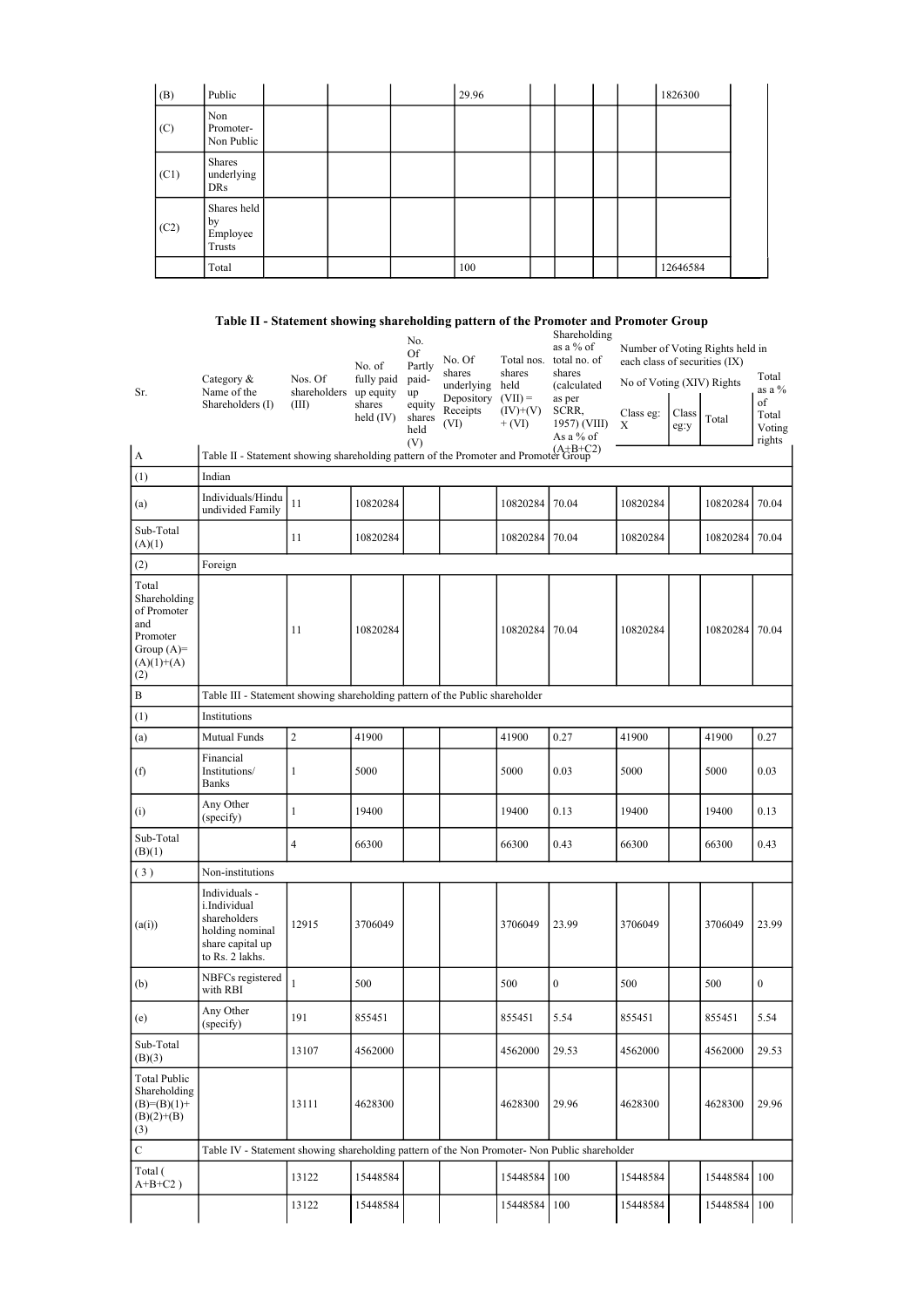| Total |  |  |  |  |  |  |
|-------|--|--|--|--|--|--|
|       |  |  |  |  |  |  |

|                                                                                        |                                            |                                            |                                                                             | Table II - Statement showing shareholding pattern of the Promoter and Promoter Group                       |            |                                                    |                  |                                                    |                                       |
|----------------------------------------------------------------------------------------|--------------------------------------------|--------------------------------------------|-----------------------------------------------------------------------------|------------------------------------------------------------------------------------------------------------|------------|----------------------------------------------------|------------------|----------------------------------------------------|---------------------------------------|
| Sr.                                                                                    | No. Of Shares<br>Underlying<br>Outstanding | No. of Shares<br>Underlying<br>Outstanding | No. Of Shares<br>Underlying<br>Outstanding<br>convertible<br>securities and | Shareholding, as a<br>% assuming full<br>conversion of<br>convertible<br>securities (as a<br>percentage of |            | Number of<br>Locked in<br>shares (XII)             | Shares<br>(XIII) | Number of<br>pledged or<br>otherwise<br>encumbered | Number of<br>equity shares<br>held in |
|                                                                                        | convertible<br>securities $(X)$            | Warrants<br>$(X_i)$                        | No. Of<br>Warrants (Xi)<br>(a)                                              | diluted share<br>capital) $(XI) = (VII)$<br>$+(X)$ As a % of<br>$(A+B+C2)$                                 | No.<br>(a) | As a %<br>of total<br><b>Shares</b><br>held<br>(b) | No.<br>(a)       | As a $%$<br>of total<br>Shares<br>held(b)          | dematerialized<br>form $(XIV)$        |
| A                                                                                      |                                            |                                            |                                                                             | Table II - Statement showing shareholding pattern of the Promoter and Promoter Group                       |            |                                                    |                  |                                                    |                                       |
| (1)                                                                                    | Indian                                     |                                            |                                                                             |                                                                                                            |            |                                                    |                  |                                                    |                                       |
| (a)                                                                                    |                                            |                                            |                                                                             | 70.04                                                                                                      |            |                                                    |                  |                                                    | 10820284                              |
| Sub-Total (A)<br>(1)                                                                   |                                            |                                            |                                                                             | 70.04                                                                                                      |            |                                                    |                  |                                                    | 10820284                              |
| (2)                                                                                    | Foreign                                    |                                            |                                                                             |                                                                                                            |            |                                                    |                  |                                                    |                                       |
| Total<br>Shareholding<br>of Promoter<br>and Promoter<br>Group $(A)=A)$<br>$(1)+(A)(2)$ |                                            |                                            |                                                                             | 70.04                                                                                                      |            |                                                    |                  |                                                    | 10820284                              |
| B                                                                                      |                                            |                                            |                                                                             | Table III - Statement showing shareholding pattern of the Public shareholder                               |            |                                                    |                  |                                                    |                                       |
| (1)                                                                                    | Institutions                               |                                            |                                                                             |                                                                                                            |            |                                                    |                  |                                                    |                                       |
| (a)                                                                                    |                                            |                                            |                                                                             | 0.27                                                                                                       |            |                                                    |                  |                                                    | $\boldsymbol{0}$                      |
| (f)                                                                                    |                                            |                                            |                                                                             | 0.03                                                                                                       |            |                                                    |                  |                                                    | $\mathbf{0}$                          |
| (i)                                                                                    |                                            |                                            |                                                                             | 0.13                                                                                                       |            |                                                    |                  |                                                    | $\mathbf{0}$                          |
| Sub-Total (B)<br>(1)                                                                   |                                            |                                            |                                                                             | 0.43                                                                                                       |            |                                                    |                  |                                                    | $\mathbf{0}$                          |
| (3)                                                                                    | Non-institutions                           |                                            |                                                                             |                                                                                                            |            |                                                    |                  |                                                    |                                       |
| (a(i))                                                                                 |                                            |                                            |                                                                             | 23.99                                                                                                      |            |                                                    |                  |                                                    | 1678849                               |
| (b)                                                                                    |                                            |                                            |                                                                             | $\mathbf{0}$                                                                                               |            |                                                    |                  |                                                    | 500                                   |
| (e)                                                                                    |                                            |                                            |                                                                             | 5.54                                                                                                       |            |                                                    |                  |                                                    | 146951                                |
| Sub-Total (B)<br>(3)                                                                   |                                            |                                            |                                                                             | 29.53                                                                                                      |            |                                                    |                  |                                                    | 1826300                               |
| <b>Total Public</b><br>Shareholding<br>$(B)= (B)(1)+(B)$<br>$(2)+(B)(3)$               |                                            |                                            |                                                                             | 29.96                                                                                                      |            |                                                    |                  |                                                    | 1826300                               |
| $\mathbf C$                                                                            |                                            |                                            |                                                                             | Table IV - Statement showing shareholding pattern of the Non Promoter- Non Public shareholder              |            |                                                    |                  |                                                    |                                       |
| Total (<br>$A+B+C2$ )                                                                  |                                            |                                            |                                                                             | 100                                                                                                        |            |                                                    |                  |                                                    | 12646584                              |
| Total (A+B+C<br>$\lambda$                                                              |                                            |                                            |                                                                             | 100                                                                                                        |            |                                                    |                  |                                                    | 12646584                              |

|                                                       |                                            |                                                  |                                            | Individuals/Hindu undivided Family |                                      |                                         |                                     |
|-------------------------------------------------------|--------------------------------------------|--------------------------------------------------|--------------------------------------------|------------------------------------|--------------------------------------|-----------------------------------------|-------------------------------------|
| Searial No.                                           |                                            |                                                  |                                            |                                    |                                      | 6                                       |                                     |
| Name of the<br>Shareholders<br>$\rm(D)$               | <b>BOMMIDALA</b><br><b>KASIVISWANADHAM</b> | <b>BOMMIDALA</b><br><b>SAROJA</b><br><b>DEVI</b> | <b>BOMMIDALA</b><br>RAMA<br><b>KRISHNA</b> | <b>BOMMIDALA</b><br><b>ANITHA</b>  | <b>DEVISETTY</b><br><b>RAMA DEVI</b> | BAYYA<br><b>SRINIVASA</b><br><b>RAO</b> | <b>BOMMIDALA</b><br><b>SRINIVAS</b> |
| PAN(II)                                               | AETPB2885H                                 | AHRPB1991K                                       | ADAPB3514H                                 | AHLPB0893J                         | ACAPD0918N   ACHPB2325E              |                                         | ADAPB2985L                          |
| No. of fully<br>paid up equity<br>shares held<br>(IV) | 158822                                     | 113716                                           | 9866821                                    | 406825                             | 3500                                 | 4500                                    | 236900                              |
| No. Of Partly<br>paid-up equity<br>shares held<br>(V) |                                            |                                                  |                                            |                                    |                                      |                                         |                                     |
|                                                       |                                            |                                                  |                                            |                                    |                                      |                                         |                                     |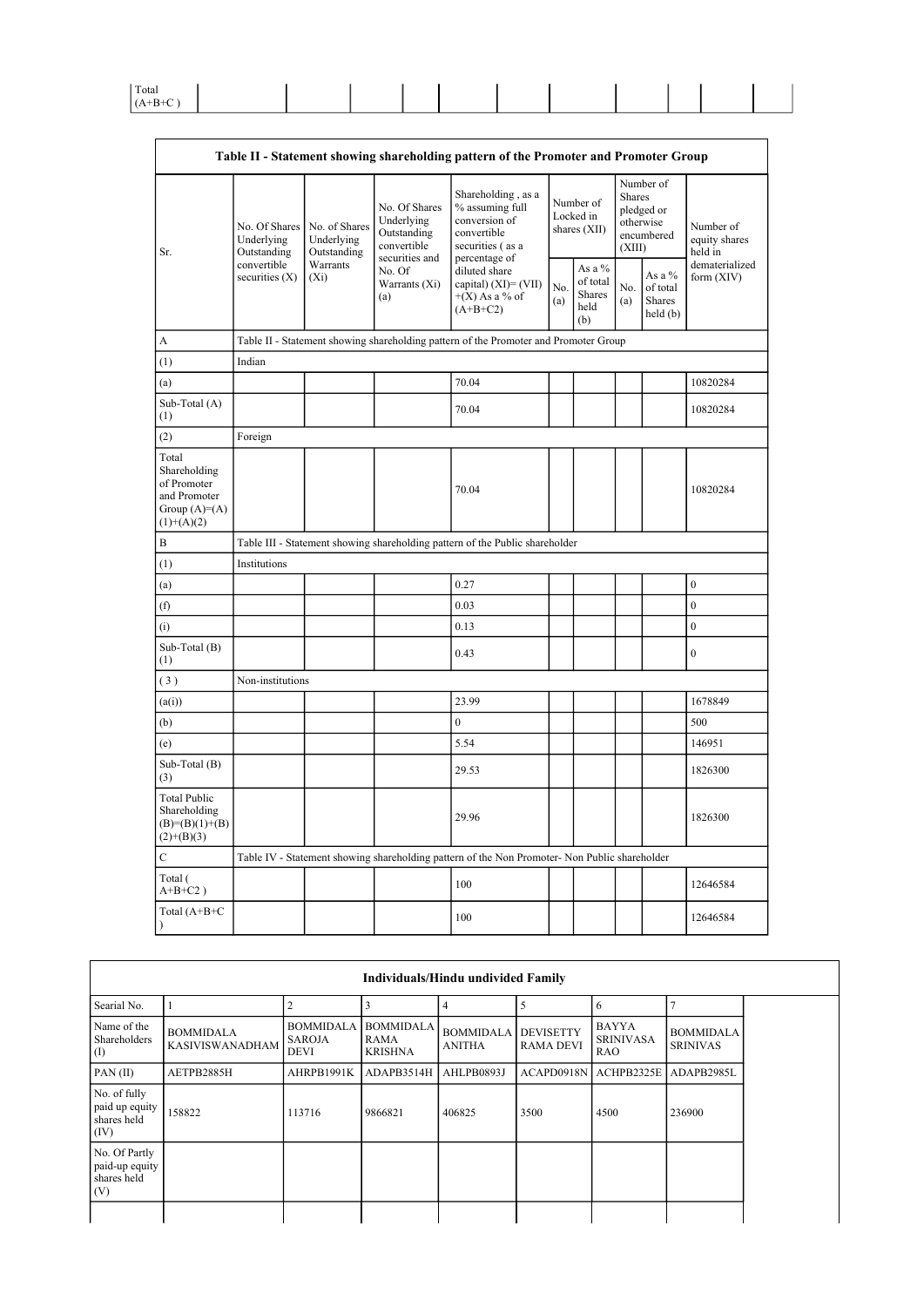| No. Of shares<br>underlying<br>Depository<br>Receipts (VI)                                                                                                                                             |                                                               |        |         |        |      |      |        |
|--------------------------------------------------------------------------------------------------------------------------------------------------------------------------------------------------------|---------------------------------------------------------------|--------|---------|--------|------|------|--------|
| Total nos.<br>shares held<br>$(VII) = (IV) +$<br>$(V)$ + $(VI)$                                                                                                                                        | 158822                                                        | 113716 | 9866821 | 406825 | 3500 | 4500 | 236900 |
| Shareholding<br>as a % of total<br>no. of shares<br>(calculated as<br>per SCRR,<br>1957) (VIII)<br>As a % of<br>$(A+B+C2)$                                                                             | 1.03                                                          | 0.74   | 63.87   | 2.63   | 0.02 | 0.03 | 1.53   |
|                                                                                                                                                                                                        | Number of Voting Rights held in each class of securities (IX) |        |         |        |      |      |        |
| Class eg:X                                                                                                                                                                                             | 158822                                                        | 113716 | 9866821 | 406825 | 3500 | 4500 | 236900 |
| Class eg:y                                                                                                                                                                                             |                                                               |        |         |        |      |      |        |
| Total                                                                                                                                                                                                  | 158822                                                        | 113716 | 9866821 | 406825 | 3500 | 4500 | 236900 |
| Total as a %<br>of Total<br>Voting rights                                                                                                                                                              | 1.03                                                          | 0.74   | 63.87   | 2.63   | 0.02 | 0.03 | 1.53   |
| No. Of Shares<br>Underlying<br>Outstanding<br>convertible<br>securities $(X)$                                                                                                                          |                                                               |        |         |        |      |      |        |
| No. of Shares<br>Underlying<br>Outstanding<br>Warrants (Xi)                                                                                                                                            |                                                               |        |         |        |      |      |        |
| No. Of Shares<br>Underlying<br>Outstanding<br>convertible<br>securities and<br>No. Of<br>Warrants (Xi)<br>(a)                                                                                          |                                                               |        |         |        |      |      |        |
| Shareholding,<br>as a %<br>assuming full<br>conversion of<br>convertible<br>securities (as<br>a percentage<br>of diluted<br>share capital)<br>$(XI)=(VII)+$<br>$(Xi)(a)$ As a<br>$\%$ of<br>$(A+B+C2)$ | 1.03                                                          | 0.74   | 63.87   | 2.63   | 0.02 | 0.03 | 1.53   |
|                                                                                                                                                                                                        | Number of Locked in shares (XII)                              |        |         |        |      |      |        |
| No. $(a)$                                                                                                                                                                                              |                                                               |        |         |        |      |      |        |
| As a $\%$ of<br>total Shares<br>held (b)                                                                                                                                                               |                                                               |        |         |        |      |      |        |
|                                                                                                                                                                                                        | Number of Shares pledged or otherwise encumbered (XIII)       |        |         |        |      |      |        |
| No. (a)                                                                                                                                                                                                |                                                               |        |         |        |      |      |        |
| As a $\%$ of<br>total Shares<br>held (b)                                                                                                                                                               |                                                               |        |         |        |      |      |        |
| Number of<br>equity shares<br>held in<br>dematerialized<br>form (XIV)                                                                                                                                  | 158822                                                        | 113716 | 9866821 | 406825 | 3500 | 4500 | 236900 |
| Reason for not providing PAN                                                                                                                                                                           |                                                               |        |         |        |      |      |        |
| Reason for<br>not providing<br>PAN                                                                                                                                                                     |                                                               |        |         |        |      |      |        |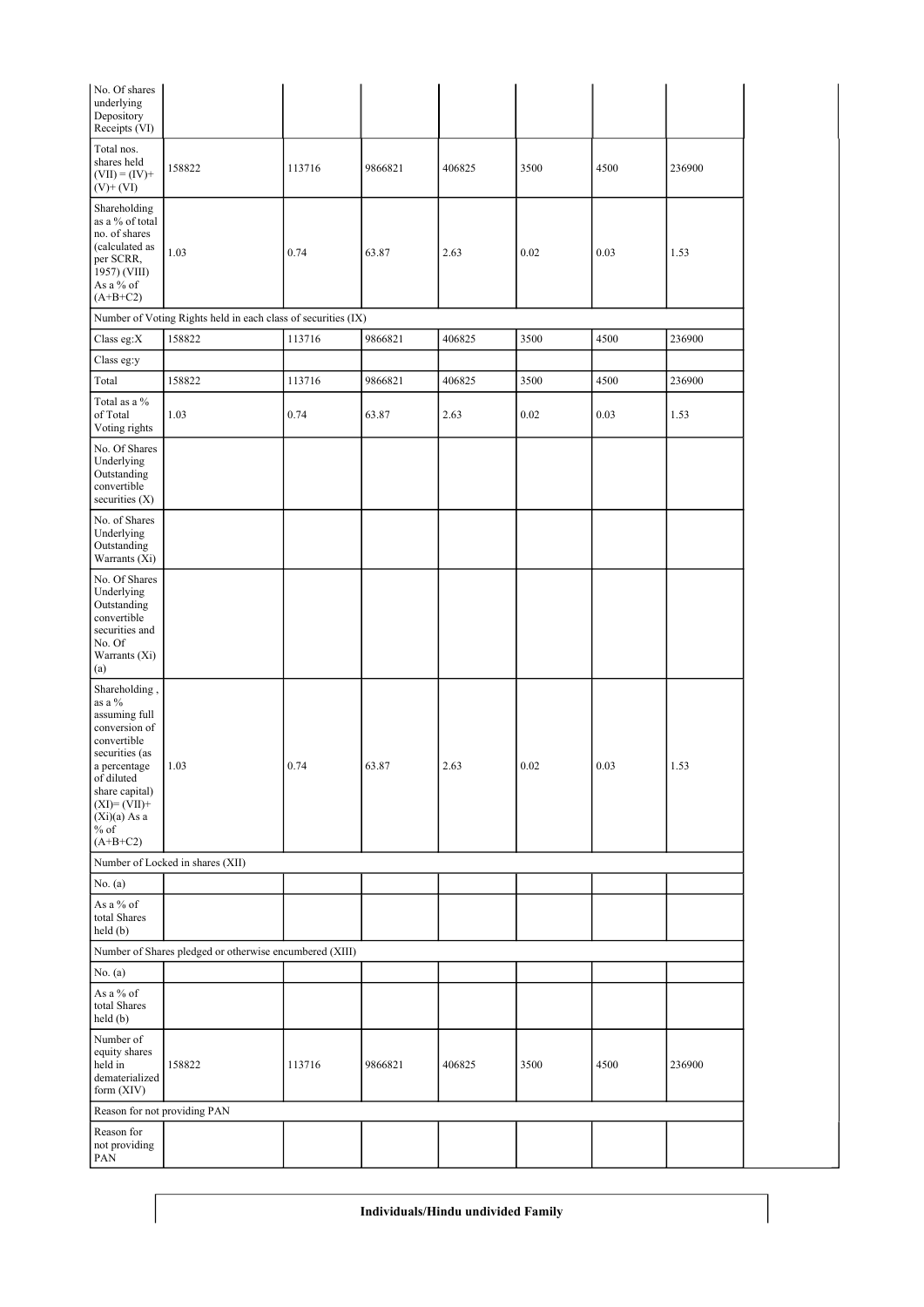| Searial No.                                                                                                                                                                          | $\,$ 8 $\,$                          | 9                                    | 10             | 11                                                 |                          |
|--------------------------------------------------------------------------------------------------------------------------------------------------------------------------------------|--------------------------------------|--------------------------------------|----------------|----------------------------------------------------|--------------------------|
| Name of the Shareholders<br>(                                                                                                                                                        | <b>PITCHAIAN</b><br><b>PULIKONDA</b> | <b>POLISETTY</b><br><b>GNANA DEV</b> | B<br>RAJESWARI | <b>POLISETTY</b><br><b>EKANADH</b><br><b>GUPTA</b> | Click here<br>to go back |
| PAN(II)                                                                                                                                                                              | ADKPP7277R                           | AENPP0508F                           | BAAPB0667H     | AAGHP3061E                                         | Total                    |
| No. of fully paid up equity<br>shares held (IV)                                                                                                                                      | 5000                                 | 14200                                | 5000           | 5000                                               | 10820284                 |
| No. Of Partly paid-up<br>equity shares held (V)                                                                                                                                      |                                      |                                      |                |                                                    |                          |
| No. Of shares underlying<br>Depository Receipts (VI)                                                                                                                                 |                                      |                                      |                |                                                    |                          |
| Total nos. shares held<br>$(VII) = (IV)+(V)+(VI)$                                                                                                                                    | 5000                                 | 14200                                | 5000           | 5000                                               | 10820284                 |
| Shareholding as a % of<br>total no. of shares<br>(calculated as per SCRR,<br>1957) (VIII) As a % of<br>$(A+B+C2)$                                                                    | 0.03                                 | 0.09                                 | 0.03           | 0.03                                               | 70.04                    |
| Number of Voting Rights held in each class of securities (IX)                                                                                                                        |                                      |                                      |                |                                                    |                          |
| Class eg: $X$                                                                                                                                                                        | 5000                                 | 14200                                | 5000           | 5000                                               | 10820284                 |
| Class eg:y                                                                                                                                                                           |                                      |                                      |                |                                                    |                          |
| Total                                                                                                                                                                                | 5000                                 | 14200                                | 5000           | 5000                                               | 10820284                 |
| Total as a % of Total<br>Voting rights                                                                                                                                               | 0.03                                 | 0.09                                 | 0.03           | 0.03                                               | 70.04                    |
| No. Of Shares Underlying<br>Outstanding convertible<br>securities $(X)$                                                                                                              |                                      |                                      |                |                                                    |                          |
| No. of Shares Underlying<br>Outstanding Warrants (Xi)                                                                                                                                |                                      |                                      |                |                                                    |                          |
| No. Of Shares Underlying<br>Outstanding convertible<br>securities and No. Of<br>Warrants $(X_i)$ (a)                                                                                 |                                      |                                      |                |                                                    |                          |
| Shareholding, as a %<br>assuming full conversion<br>of convertible securities<br>(as a percentage of diluted<br>share capital) $(XI) = (VII) +$<br>$(Xi)(a)$ As a % of<br>$(A+B+C2)$ | 0.03                                 | 0.09                                 | 0.03           | 0.03                                               | 70.04                    |
| Number of Locked in shares (XII)                                                                                                                                                     |                                      |                                      |                |                                                    |                          |
| No. (a)                                                                                                                                                                              |                                      |                                      |                |                                                    |                          |
| As a % of total Shares held<br>(b)                                                                                                                                                   |                                      |                                      |                |                                                    |                          |
| Number of Shares pledged or otherwise encumbered (XIII)                                                                                                                              |                                      |                                      |                |                                                    |                          |
| No. (a)                                                                                                                                                                              |                                      |                                      |                |                                                    |                          |
| As a % of total Shares held<br>(b)                                                                                                                                                   |                                      |                                      |                |                                                    |                          |
| Number of equity shares<br>held in dematerialized<br>form $(XIV)$                                                                                                                    | 5000                                 | 14200                                | 5000           | 5000                                               | 10820284                 |
| Reason for not providing PAN                                                                                                                                                         |                                      |                                      |                |                                                    |                          |
| Reason for not providing<br>PAN                                                                                                                                                      |                                      |                                      |                |                                                    |                          |

|                                              |            | Any Other (specify)   |                            |                          |
|----------------------------------------------|------------|-----------------------|----------------------------|--------------------------|
| Searial No.                                  |            |                       | 3                          |                          |
| Category                                     | <b>NRI</b> | $NRI - Non-$<br>Repat | <b>Bodies</b><br>Corporate |                          |
| Category / More than 1 percentage            | Category   | Category              | Category                   |                          |
| Name of the Shareholders (I)                 |            |                       |                            | Click here<br>to go back |
| PAN(II)                                      |            |                       |                            | Total                    |
| No. of the Shareholders (I)                  | 71         | C                     | 118                        | 191                      |
| No. of fully paid up equity shares held (IV) | 159012     | 300                   | 696139                     | 855451                   |